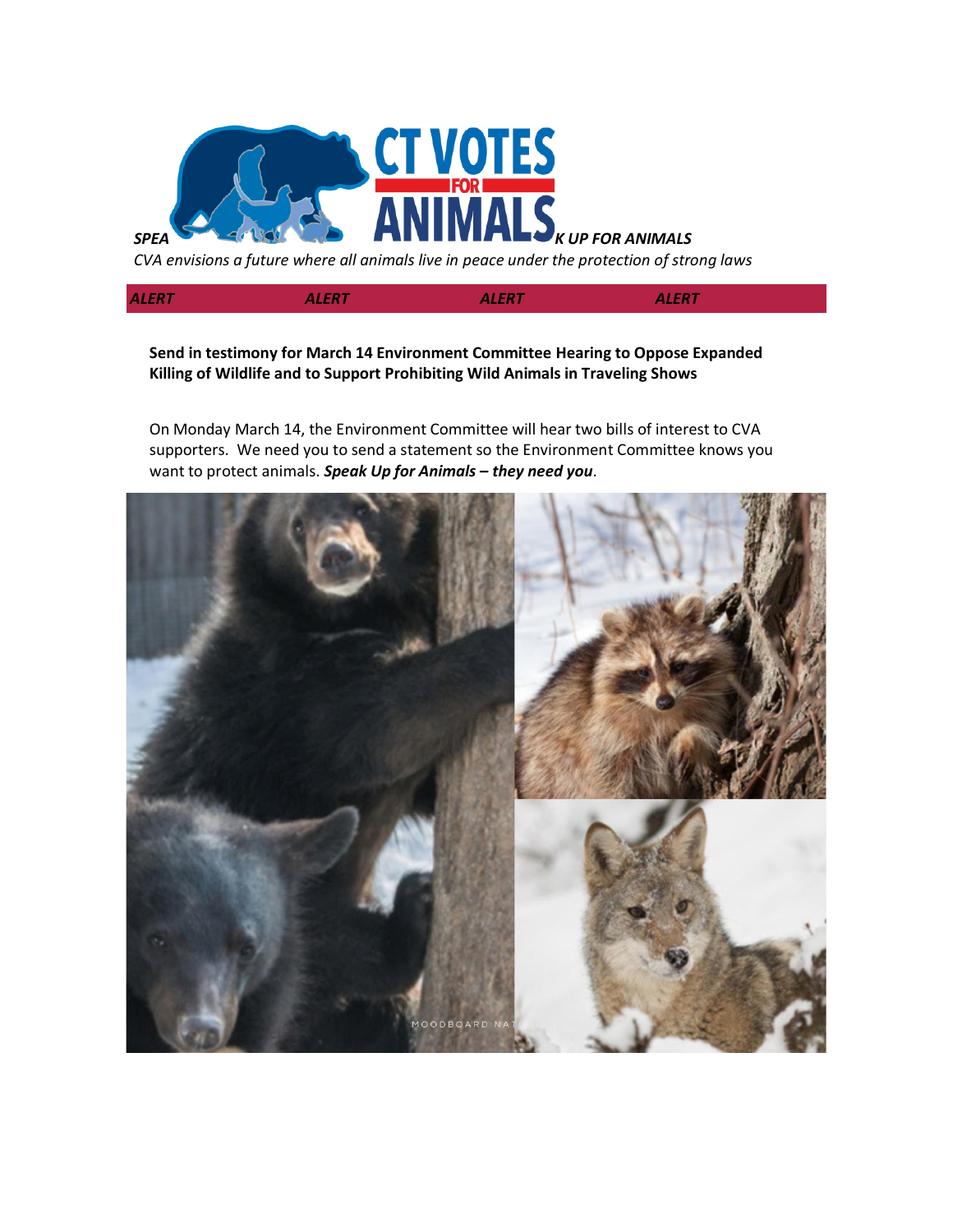## **Background**

**Oppose SB 244, An Act Concerning Wildlife that Causes Damage to Livestock, Poultry or Bees.**  This bill allows anyone with agricultural crops, livestock, chickens or beehives on their property to claim wildlife damage to justify killing wildlife, including bears, 365 days/year. The bill does not define "damage", doesn't require protective measures or humane methods be employed before the use of lethal action and fails to consider educational efforts for landowners as a line of first defense. DEEP already has the statutory authority to take wildlife it deems a threat to crops and livestock.

**Support HB 5293 with an Amendment An Act Prohibiting the Use of Wild or Exotic Animals in Traveling Animal Acts** The bill prohibits the use of wild animals in traveling animal acts. This bill was raised in 2020 but was interrupted because of the pandemic. We support the bill but are requesting to amend the bill on line 33 by removing "includes any animal that is not domesticated". Some exhibitors will use that language as a loophole to exclude from the bill's scope wild animals bred, born or raised in captivity.



**Please send a written statement to the Environment Committee: [envtestimony@cga.ct.gov](mailto:envtestimony@cga.ct.gov) Be sure to add your name and address to the statement. Here's a sample email; modify it for your purposes.**